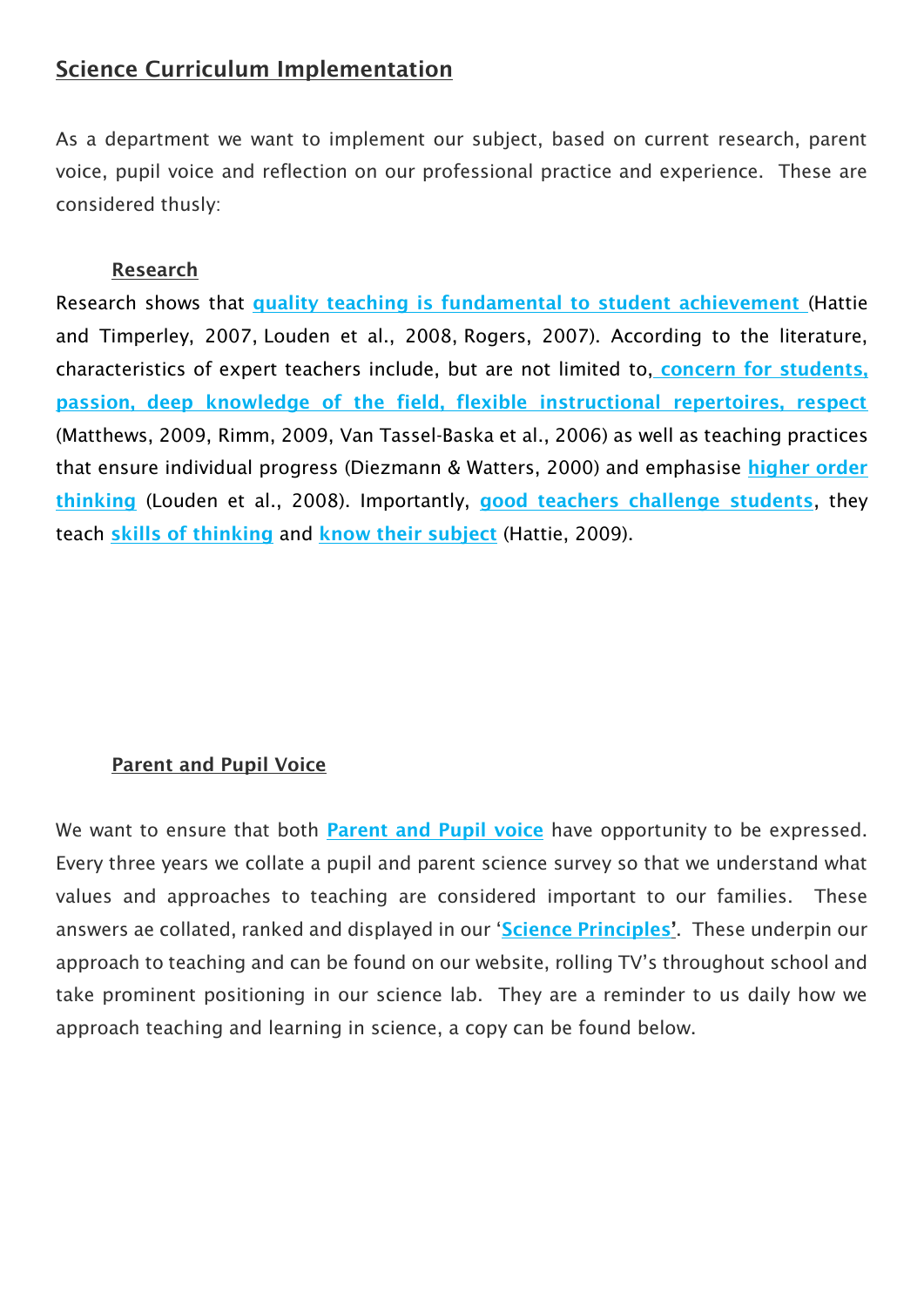

### Implementation from Teachers Perspective

We are enthusiastic about our subject and want this to be passed on to all of our learners! We endeavour to maintain a high quality and current scientific knowledge by personal pursuit of the latest scientific developments at a local, national and world wide scale. We are committed to collaborating with others to ensure we maintain best practice and undertake regular reflection as a department. Work scrutiny, lessons observations and learning walks are regular features of our department; these all inform our professional practice. We seek regular CPD opportunities both within the field of science and wider.